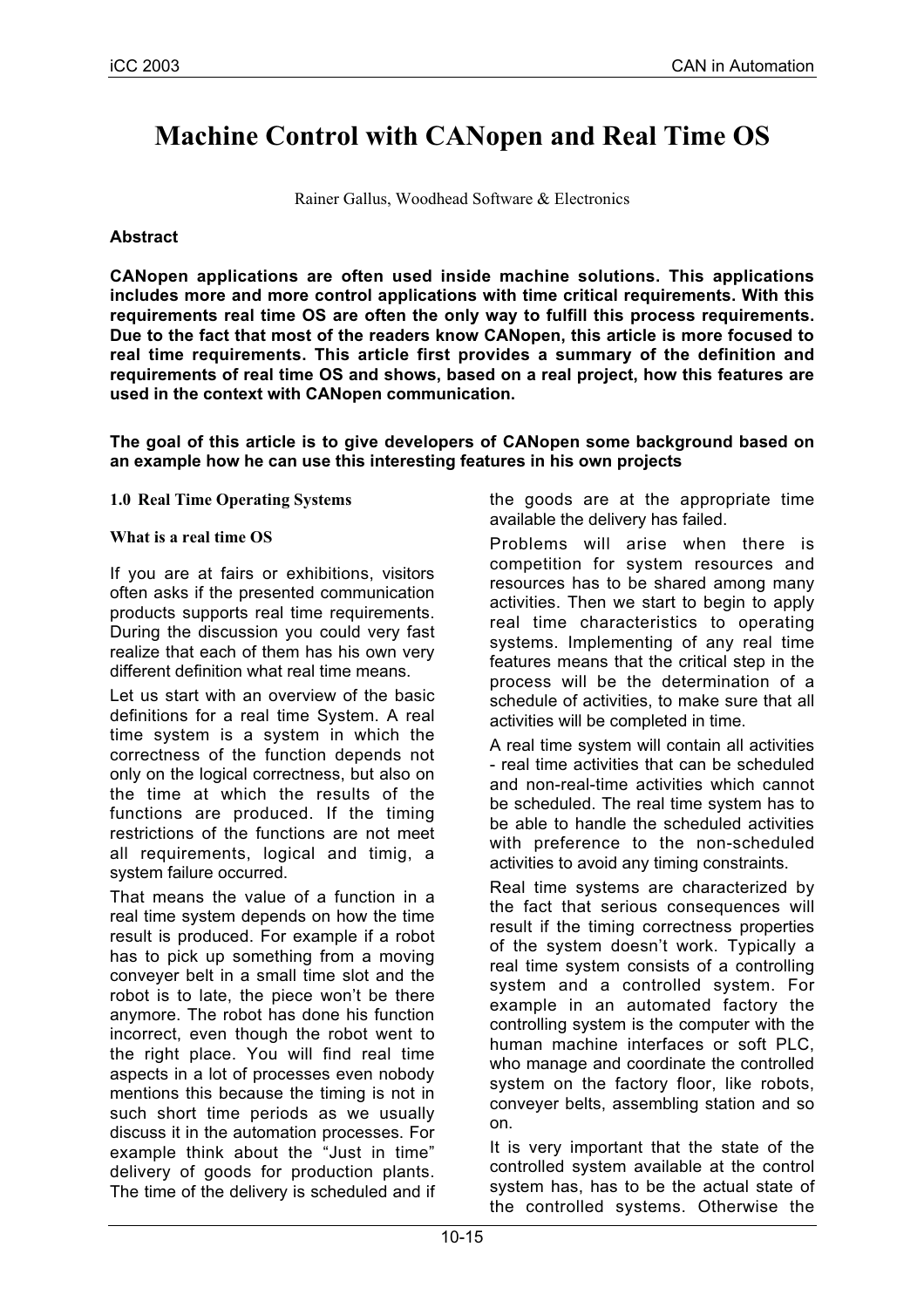effects of the controlling system's activities may be disastrous.

## **Hard real time, what does it mean?**

Hard real time operating systems guarantee that critical tasks will complete in a given amount of time. To guarantee this, all delays in the system must be prohibited. In hard real time systems, a process who completes correctly but takes longer than it's scheduled amount of time, fails. In hard real time systems the scheduler plays an key role.

## **Soft real time, what does it mean?**

Soft real time systems are less restrictive than hard real time systems. In soft real time systems critical tasks are given a higher priority than to non-critical tasks. Delays need to be bounded so a critical task do not have to wait forever, but these restrictions are not so severe as in hard real time systems. In soft real time systems, if a process completes correctly but takes longer than it's given time the result may still be useful, depending on the process.

#### **What's the difference between RTOS and a conventional OS?**

The key characteristic that separates an real time Operating System from a conventional Operating System is the predictability that is included in all of the described requirements. Conventional operating systems, like e.g. Windows or Linux,. attempt to distribute the resources of the CPU well balanced among threads and processes. This sharing of the resources of the CPU gives all running applications the chance to make a progress, but doesn't allows one process to reserve all resources and to dominate over the rest of applications without the operating system itself. Likewise all priority information will be lost when a system service, normally performed by a kernel call, is being performed. With that behavior the timing of a thread or process is not predictable nor it can be guaranteed that the process will finish in the scheduled time.

In real time systems with micro kernel architecture the processes and threads are managed within the system and allows the communication between them. The scheduling will be performed on the thread level and threads will be scheduled according to their fixed priority. In case of priority inversion the threads will be handled with the new priority adjusted to the micro kernel. High priority threads, becoming the status "Ready-to-Run", can pre-empt threads with lower priority.

In this operating systems all device drivers and operating system calls are existing as separate processes within the system.

## **What's the impact to the application?**

The typical applications of real-time systems have changed over the years. In the early 1980s, most of the real time applications were used for control applications. Over the time, the number of real time applications increases. Real time Control applications still remain popular. With the development and availability of soft real time systems the solutions using soft real time systems increased steadily. One reason is that hard real time systems cannot support devices if their waiting time cannot be guaranteed. Due to the fewer constraints of soft real time systems these devices can be supported depending on the requirements of the process. This opens the way for additional applications in new areas.

# **Who needs a real time OS?**

Hard real time operating systems were first used in mission critical environments where failure could have serious consequences for person or for the machinery. But more and more, real time systems also being applied in consumer devices, like complex systems with a highly demand on availability, like e.g. in Multimedia applications. This is useful when the application meet a high quality of service guarantees.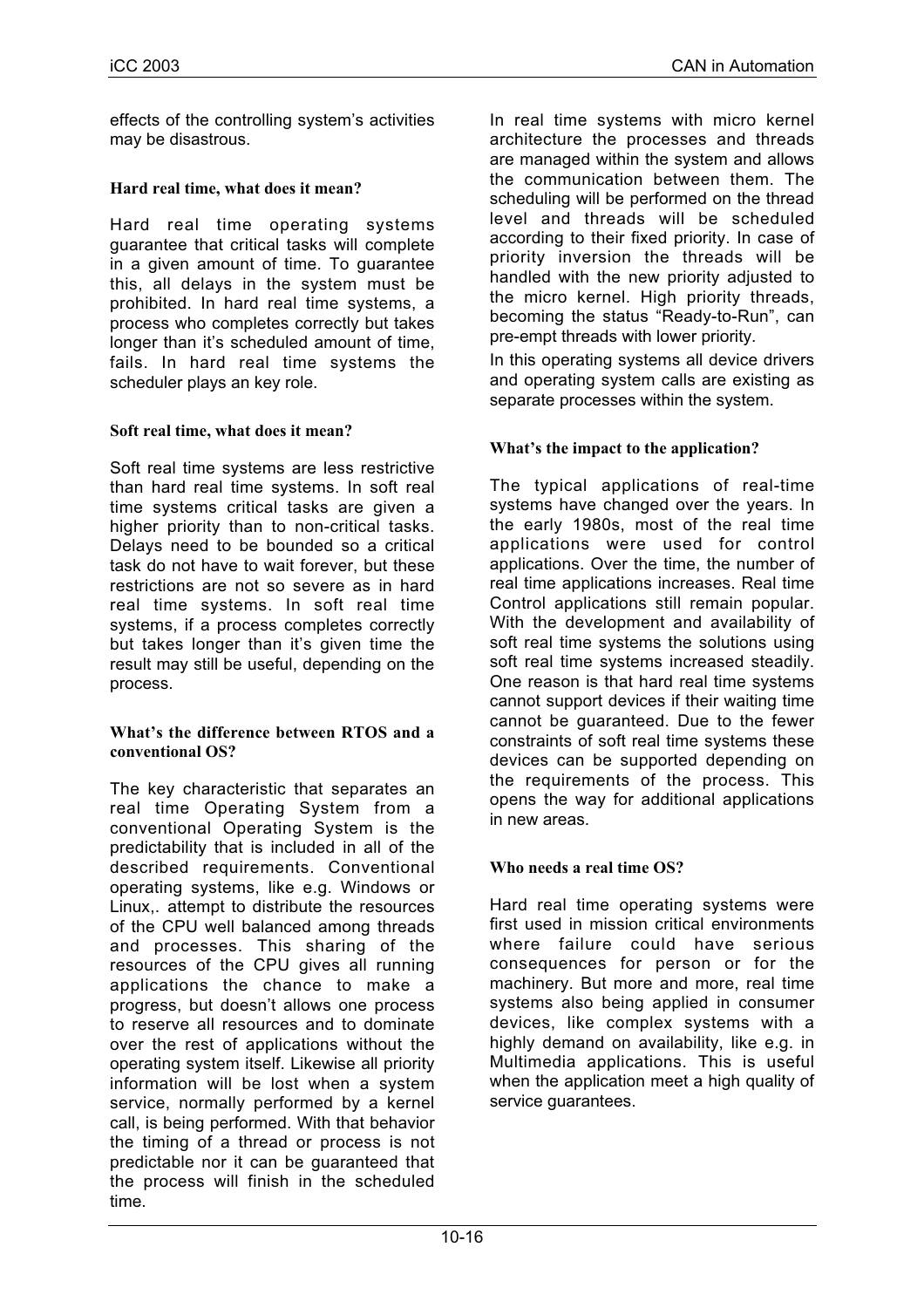# **2.0 CANopen application using real time OS**

The usage of CANopen in a real time project will be shown on an project for an injection moulding machine.

The control system based on two different main systems based on PCs. The first PC is dedicated to the HMI (Human Machine Interface) and the second PC is running a Soft-PLC, responsible for the machine control.

This two PC have to be connected via high-speed communication. The PC-based HMI system is using a graphic interface, developed with Visual C++. The PC performing the machine control can be a mono or a multi processor PC, depending on the complexity of the machine.

For the real time operating system a solutions was searched which offers real time capabilities under Windows NT or Windows 2000. This solution should offer the additional advantage for this project to use standard applications for the Windows environment and to have real time features for the control application running on the same PC. Another criteria for the decision was, that the product has to offer powerful real time features to the developers, all should be in a familiar Windows32 compatible interface, the developer are used to. This was important for the decision because the developer could be continuing to take advantage of the well known products available under Windows NT and Windows 2000. Another request was the availability for a good set of tools and utilities for building and executing real time programs, along with tools for measurement and tuning of the performance of both hardware and software.

Another important point was that the Win32 have to work seamlessly with the real-time subsystem to integrate Win32 and the real-time functionality.

Based on this requirements the decision was made to use RTX, VenturComs Windows real time extension, one of the products available on the market offering such features. This products adds a Real Time SubSystem, known as RTSS, to Windows NT and Windows 2000 systems. RTSS is conceptually similar to other

Windows NT subsystems in the way that it supports it's own execution environment and API. RTSS differs in one important area. Instead of using the Windows NT or Windows 2000 scheduler, RTSS performs it's own real time thread scheduling. Furthermore, in a one-processor environment, all RTSS thread scheduling occurs ahead of all Windows scheduling, including Windows-managed interrupts and Deferred Procedure Calls (DPCs).

In the project an CANopen interfaces is used where the RTX driver is supplied with the product. For the project a RTX application was developed that controls directly the CANopen network variables in real time. Moreover, the control of the moulding system is based on three different CANopen networks, controlled by three CANopen interface boards running in one PC, all seen through only one driver.

The advantage of having different network areas are:

- Three different network transmission rates.
- To connect the high speed input/output in a fast network, the less important for administration in a slower network area.

The project requirement is to realize a link with the machine I/O without any limitation of performance in reading input and writing output data. This is another reason of the decision to implement three different CANopen networks, each one managed by one CANopen interface card. The data transmission rate are defined at 500 kbit/s and 1 Mbit/s. The transmission rate are depending on the required total length of the network segment and of the refresh cycle of the I/O.

Various I/O modules are connected on the CANopen network:

- Analogue and digital I/O modules
- Magnetostrictive transducer for position and speed of required modules, like moving plan, ejector, screw and so on.
- Smart devices, each one implements locally the control of 8 temperature zones for cooling and heating

For the CANopen interface a so-called intelligent interface board is selected, to